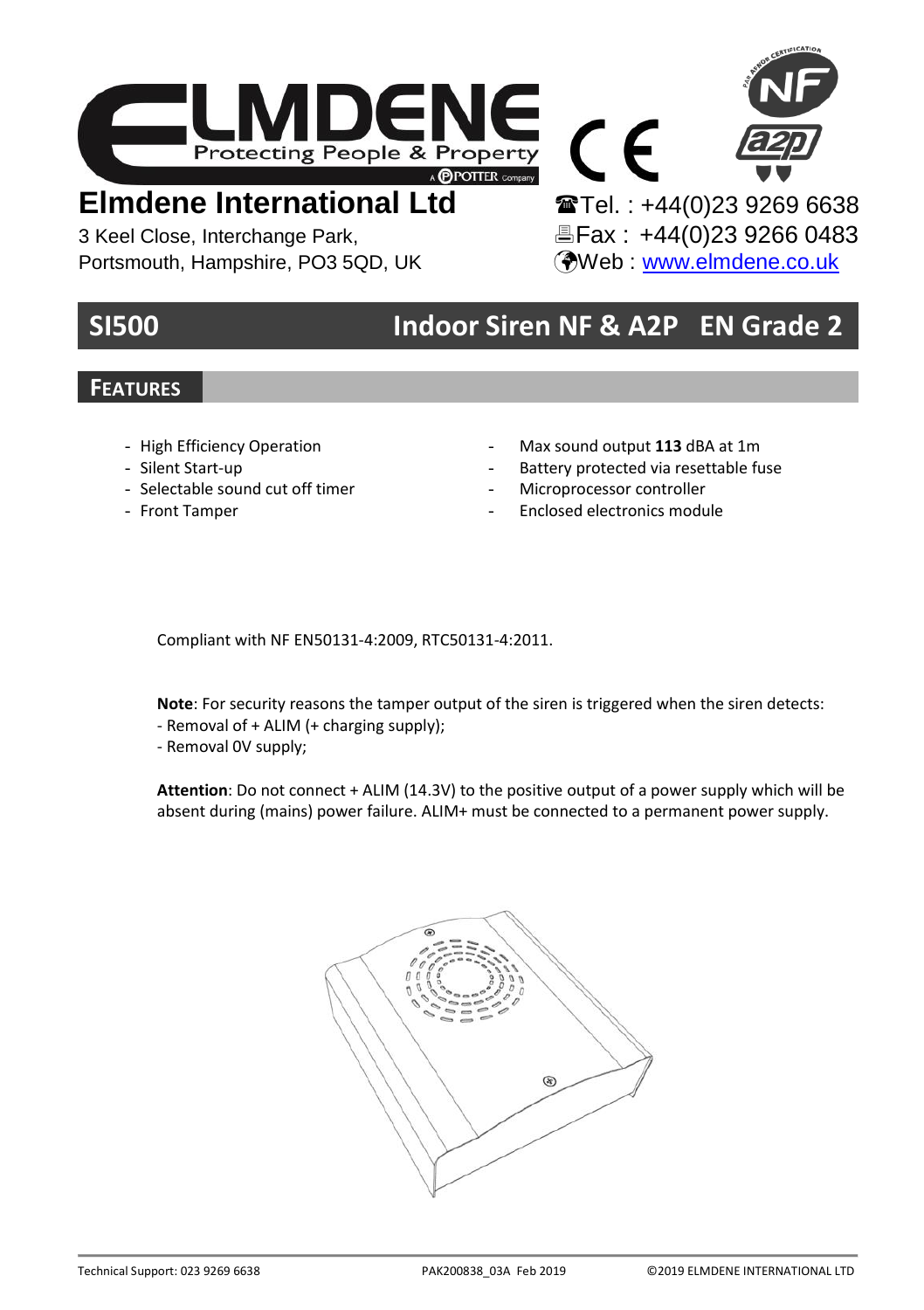

### **OPERATION**

The SI500 sounder is used for notification of an alarm condition as generated within an intruder, hold-up or other alarm system. In response to commands from the alarm system control panel, the SI500 will emit a high intensity sound.

The SI500 will detect any attempt to gain unauthorised access to the sounder by removal of the cover. This will generate a tamper signal\* which is normally fed back to the alarm control panel.

The SI500 is classified as a self-powered sounder and has an on-board battery which is recharged via the external power source. This battery is used to operate the sounder if the external power is removed.

The SI500 is designed to sound when the BL+ (Blocage) input is removed or connected to 0V.

*\* The SI500 is a Security Grade 2 product – loss of ALIM/Hold-off (charging supply) will cause the sounder to self-activate, but a tamper signal is not generated. A tamper signal is only generated in the event that the cover is unscrewed/removed.*

#### **FUNCTIONAL INFORMATION**

#### **Tamper Circuit**

The SI500 sounder is provided with a tamper output to detect opening of the cover. (See figure 2 for details of tamper connections.)

#### **TIMER OPTIONS SELECTION**

#### **Table 1: Timer Duration Selection Links**



#### **Response to a fault in the primary power supply (ALIM +/-)**

If the primary power supply develops a fault or is deliberately disconnected, the siren is activated for a time depending on the setting of the ringing time

#### **Sound Cut-off Timer**

The SI500 sounder will automatically stop sounding after the time period selected by the Sound Cut-off Timer link, Table 1, irrespective of the status of the sound trigger (BL+) input. The 5s option is provided to reduce nuisance noise during testing

2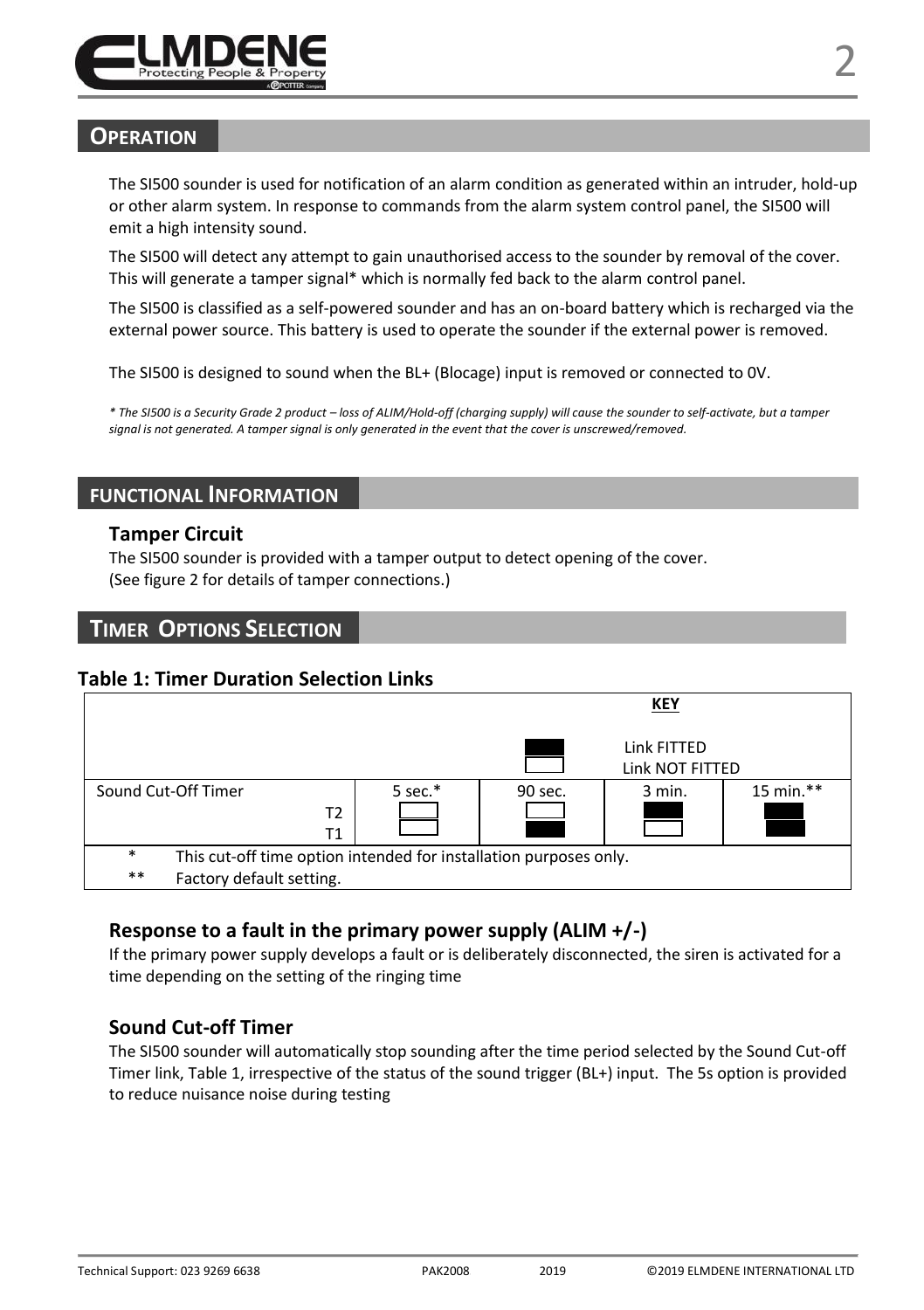

# **Fig. 1: SI500 Timer Setting Link Locations and General Connection Information**



# **CONNECTIONS**

| $B+$      | Positive connection to battery.                                                         |
|-----------|-----------------------------------------------------------------------------------------|
| <b>B-</b> | Negative battery connection. Connect black battery lead after (ALIM) supply is applied. |
| HP        | Speaker connections.                                                                    |
| ALIM+     | Permanent positive hold-off supply                                                      |
| ALIM-     | Permanent negative hold-off supply.                                                     |
| AP        | Tamper output - return connections to control panel. (See Figure 2)                     |
| $BL+$     | Negative siren trigger, must be held to ALIM+ in standby mode.                          |



# **Fig. 2: SI500 Connections**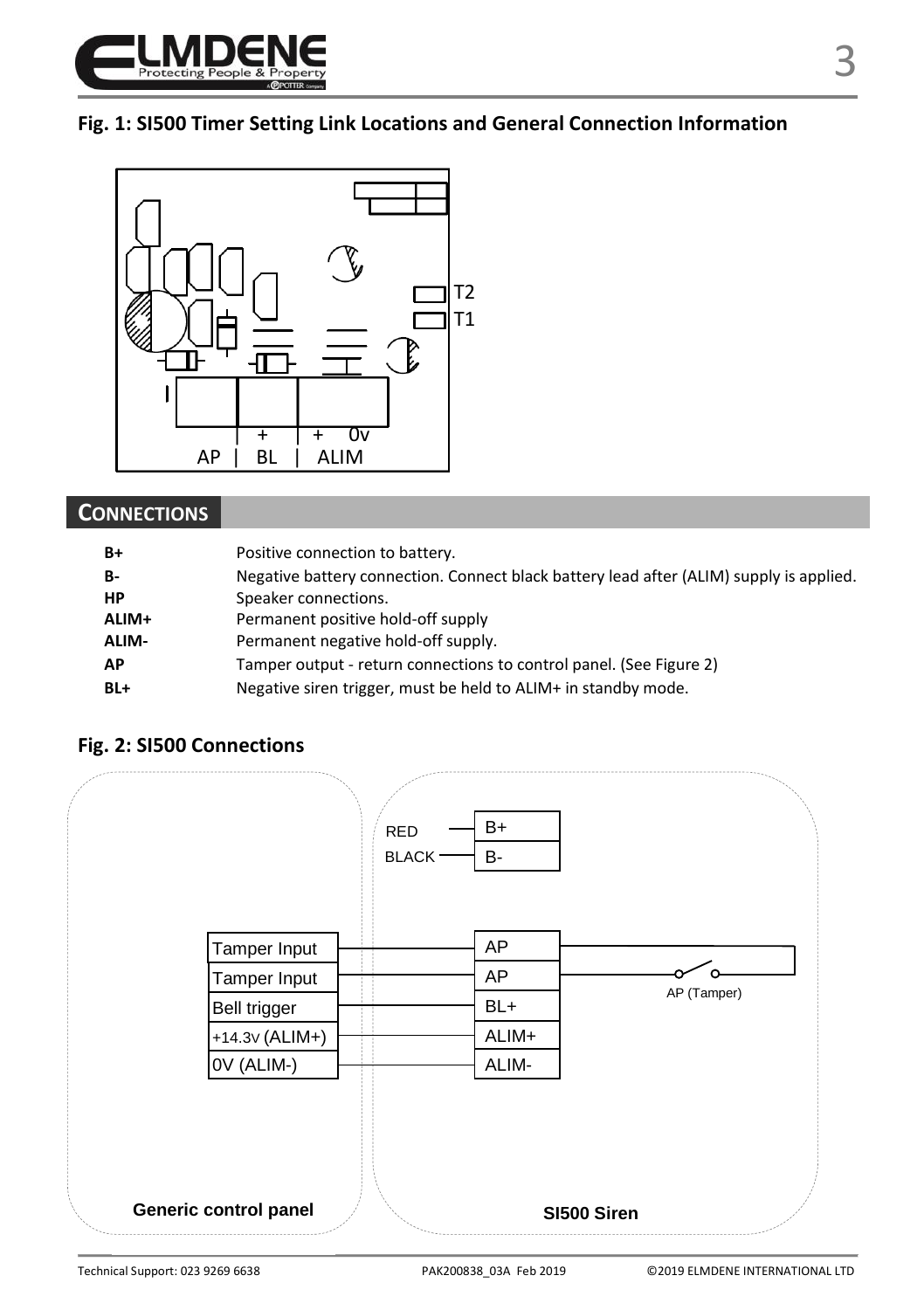

# **INSTALLATION AND CONFIGURATION**

- 1) Select a suitable mounting position for the SI500 sounder.<br>2) Drill holes as required for fixing the backplate to the wall a
- 2) Drill holes as required for fixing the backplate to the wall and for cable entry to the rear of the unit.<br>3) Route cable from control panel through cable entry aperture.
- 3) Route cable from control panel through cable entry aperture.<br>4) Fit backplate to wall using 4 x M5 fixing screws suitable for ma
- Fit backplate to wall using 4 x M5 fixing screws suitable for material of mounting surface.

## **Fig. 3: Mounting Diagram**



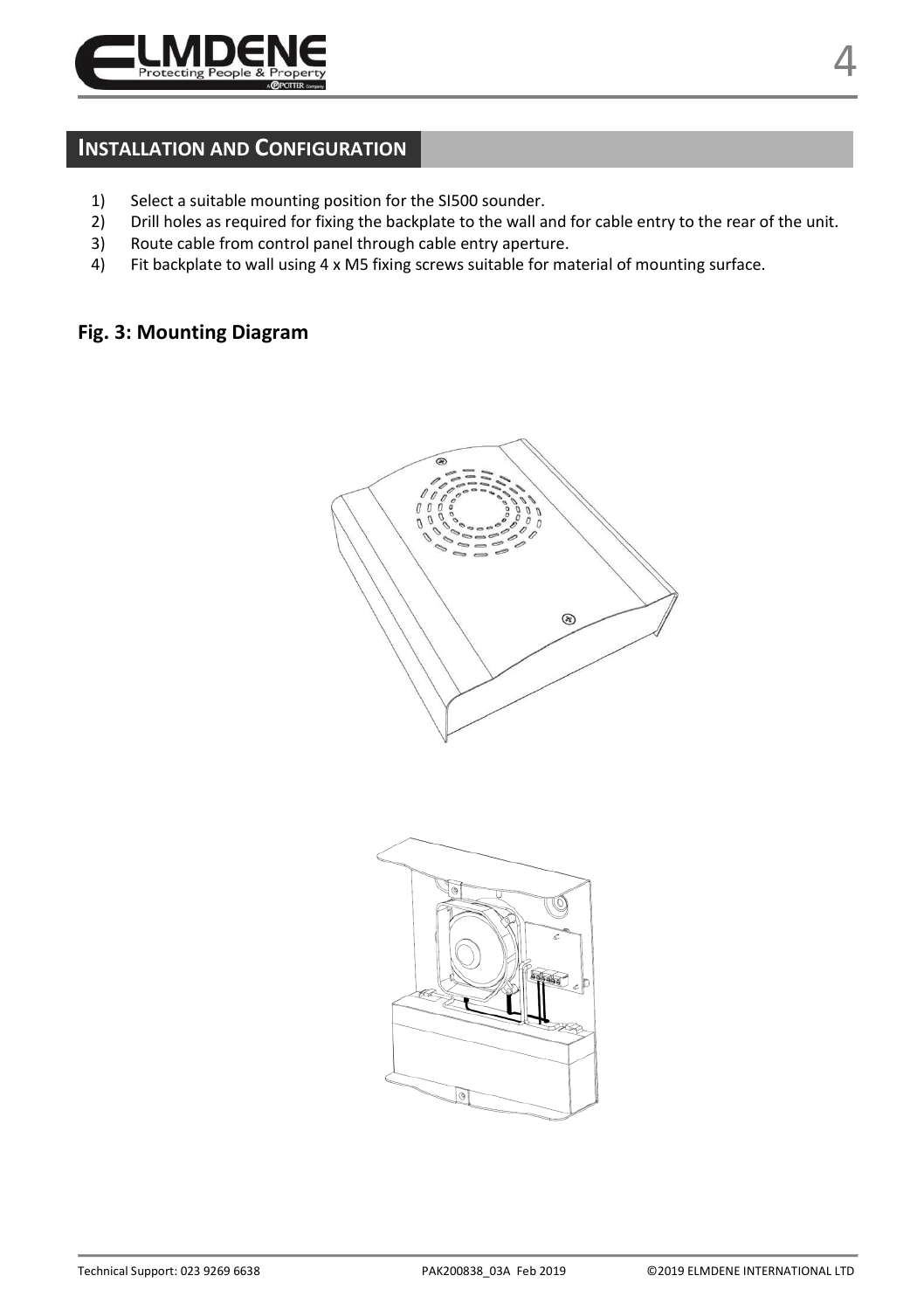

#### **COMMISSIONING**

- 1) Fit Timer Option Links Sounder cut-off timer : T1 & T2 (see table 1).
- 2) Connect AP (Tamper outputs) as required (see Fig 2)
- 3) Connect ALIM+ & ALIM-.
- 4) Apply power to the sounder via ALIM + and ALIM from control panel.
- 5) Connect the red and black battery leads to correct terminals of battery. *(NOTE 1: The battery must be installed to permit activation of the siren. There may be a delay of up to 10s before a valid battery is accepted. NOTE 2: The SI500 is specified to operate with a Powersonic PS-1221 battery, and it is recommended to use this battery for optimal performance.)*
- 6) Fully test sounder functionality.
- 7) Close the sounder cover and check that the AP (tamper) outputs, if used, are closed.
- 8) Commissioning is complete.

#### **MAINTENANCE**

The SI500 sounder should be tested for correct operation on a periodic basis. A minimum of one check every 12 months is recommended. The following features should be verified on each maintenance visit:

- 1) Correct operation of sounder from control panel signal
- 2) Correct operation of cover and rear tampers.
- 3) Remove the ALIM+ supply from the control panel and check that the internal battery voltage as measured between B+ and B- is greater than 12V dc. If the battery voltage is less than this value replace the battery and re-connect observing CORRECT polarity.

### **BATTERY REMOVAL**

The battery may be removed for disposal at end Of product life or if it is detected faulty by the sounder self-test. To remove, disconnect red and black leads from the battery terminals, unclip rubber retaining band, and withdraw the battery from its holder. To fit a new battery, insert into holder, and reconnect positive (RED) and negative (BLACK) leads to *correct* positive and negative battery terminals. Refit rubber retaining band.

**IMPORTANT: Ensure correct polarity of connections. If either battery lead has become detached from the terminal block, ensure that exposed battery leads DO NOT accidentally cause a short circuit, then secure positive (RED) lead to BT+ and negative (BLACK) lead to BT-.**

> *Dispose of used batteries in accordance with all national and local regulations*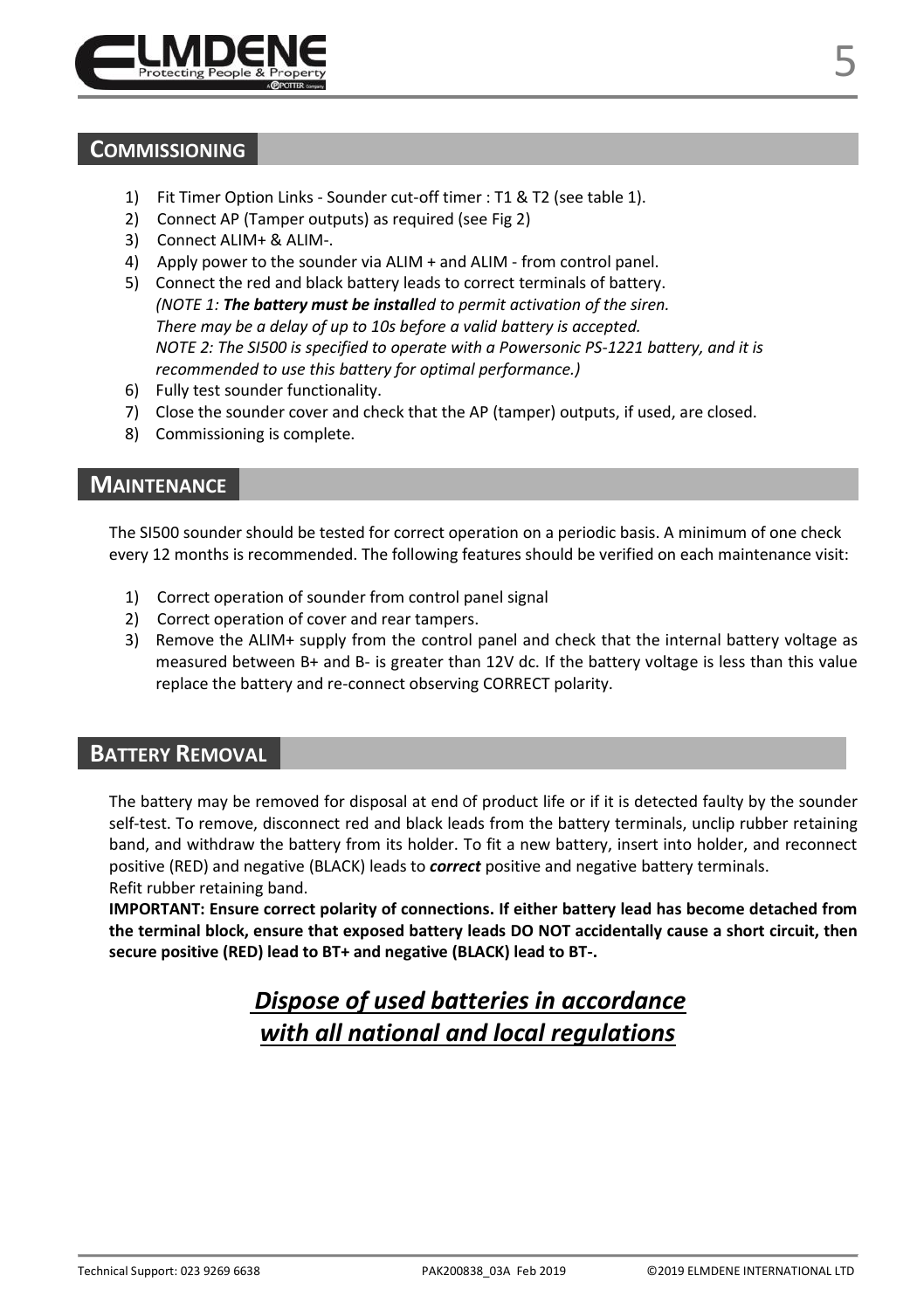

# **FAULT FINDING**

#### **Table 2: Summary of symptoms and possible faults**

| Symptom                                                  | Fault                                                    | <b>Action</b>                                                           |
|----------------------------------------------------------|----------------------------------------------------------|-------------------------------------------------------------------------|
| Sounder cannot be silenced                               | BL+ holdoff input is not > 7V                            | Verify that the control panel is biasing BL+ to<br>>7V in standby mode. |
|                                                          | Holdoff supply (ALIM) is disconnected<br>or very low     | Check integrity of holdoff (ALIM) supply                                |
| Sounder stops after 5s                                   | Incorrect timer link setting                             | Set correct timer jumper links.                                         |
| Tamper condition indicated<br>at control panel or cannot | Tamper outputs (AP) not connected<br>correctly to panel. | Refer to connection diagram Figure 2                                    |
| SET control panel<br>(due to sounder tamper)             | Tamper switch not closed                                 | Check cover                                                             |
|                                                          | Battery not connected                                    | Check battery connections to terminal block                             |
| No response to BL+ input                                 | Battery faulty or voltage low                            | Replace battery                                                         |
|                                                          | Battery charger faulty                                   | Return unit to manufacturer                                             |
| Audible alarm stops before<br>timeout.                   | Battery level very low                                   | Recharge battery                                                        |

# **DISPOSAL OF PRODUCT AT END OF LIFE**

This product falls within the scope of EU Directives 2012/19/EU Waste Electrical and Electronic Equipment (WEEE) and 2013/56/EU (Battery). At the end of life, the product must be separated from the domestic waste stream and disposed via an appropriate approved WEEE disposal route in accordance with all national and local regulations.

Before disposal of the product, the battery must be removed, and disposed of separately via an appropriate approved battery disposal route in accordance with all national and local regulations. Package used batteries safely for onward transport to your supplier, collection point or disposal facility.

# *Caution: Risk of fire or explosion if exposed battery wires are allowed to touch.*

See Specification for battery type information. The battery is marked with the crossed out wheelie bin symbol, which may include lettering to indicate cadmium (Cd), lead (Pb), or mercury (Hg).

#### *The packaging supplied with this product may be recycled. Please dispose of the packaging appropriately.*

*For more information see[: www.recyclethis.info](http://www.recyclethis.info/)*